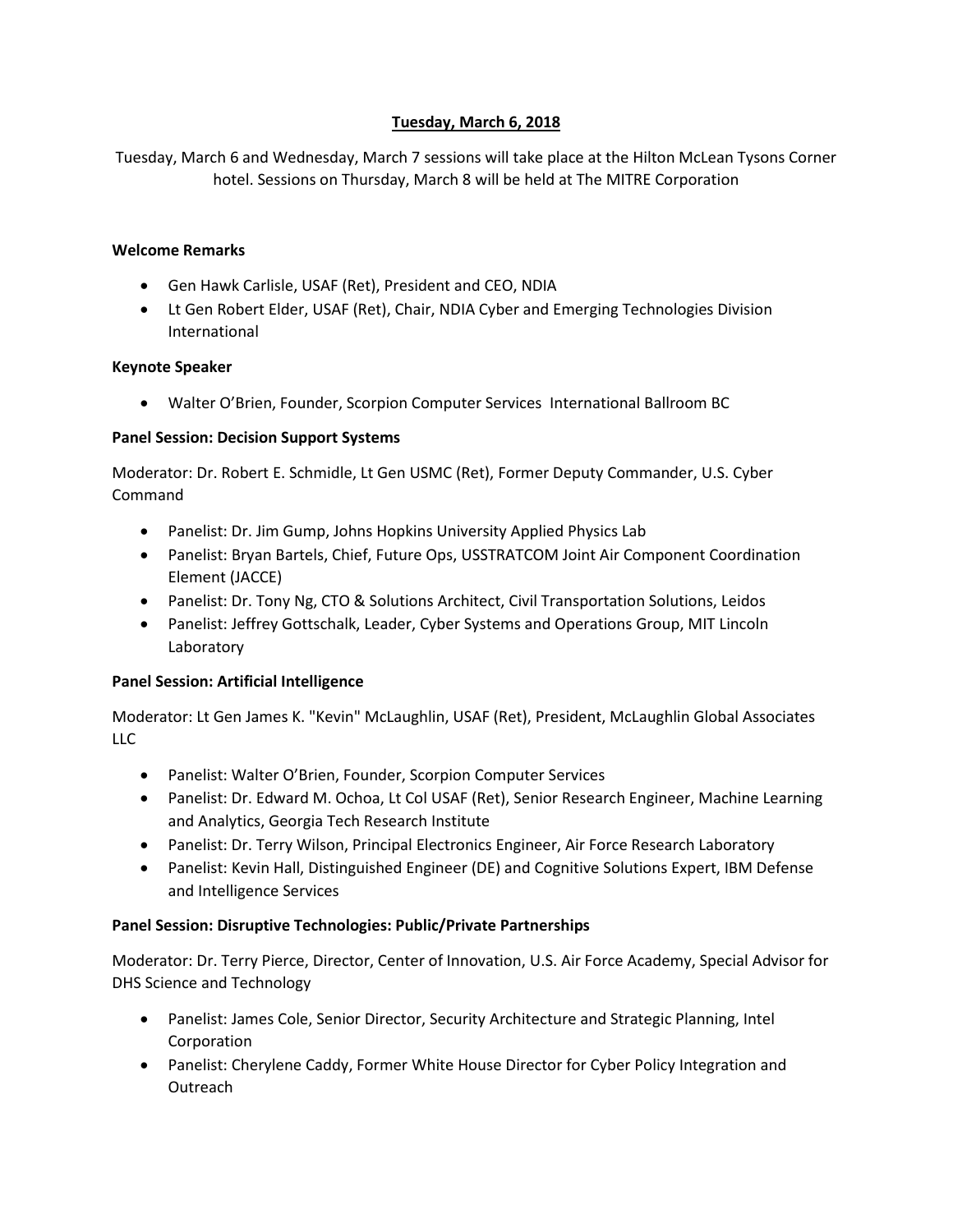- Panelist: Lt Gen Bradford J. Shwedo, Chief, Information Dominance and Chief Information Officer, Office of the Secretary of the Air Force
- Panelist: Jason Upchurch, Computer Security Architect, Intel Corporation
- Panelist: C1C Dane Hankamer, U.S. Air Force Academy

# **Panel Session: Delivering Value as a Small Business**

Moderator: Ken Loy, Chair, NDIA C4ISR Committee

- Panelist: ML Mackey, CEO, Beacon Interactive Systems
- Panelist: Tom Weithman, Managing Director and Vice President, Center for Innovative Technology
- Panelist: Dr. Ellen Ferraro, Director, Research and Technology, Integrated Defense Systems, Raytheon Company

# **Wednesday, March 7, 2018**

### **Admin Remarks**

Lt Gen Robert Elder, USAF (Ret), Chair, NDIA Cyber and Emerging Technologies Division

#### **Keynote Speaker**

Gen Stephen W. Wilson, USAF, Vice Chief of Staff, U.S. Air Force

### **Panel Session: Augmented Reality**

Moderator: Lauren Hamburg, Augmented Reality Business Development Lead, Newport News Shipbuilding

- Panelist: Jason Ingalls, CEO, Ingalls Information Security
- Panelist: Paul Davies, Electrical Engineer, Project Manager, & Associate Technical Fellow, The Boeing Company
- Panelist: Frank Serna, Director, Draper Laboratories
- Panelist: Joshua Burns, Simulations Engineer and Augmented Reality Subject Matter Expert, Honeywell

### **Panel Session: Cyber-Human Systems**

Moderator: Maj Gen Jim Keffer, USAF (Ret), Director Cyber, Lockheed Martin

- Panelist: Kevin Yin, CEO, SitScape, Inc.
- Panelist: Dr. James Kilbride, Director of Augmented Reality, General Dynamics Mission Systems
- Panelist: Dr. Robert Hoffman, Senior Research Scientist, Institute for Human & Machine Cognition
- Panelist: Dr. William Casebeer, USAF (Ret), Senior Manager, Human Systems and Autonomy, Lockheed Martin